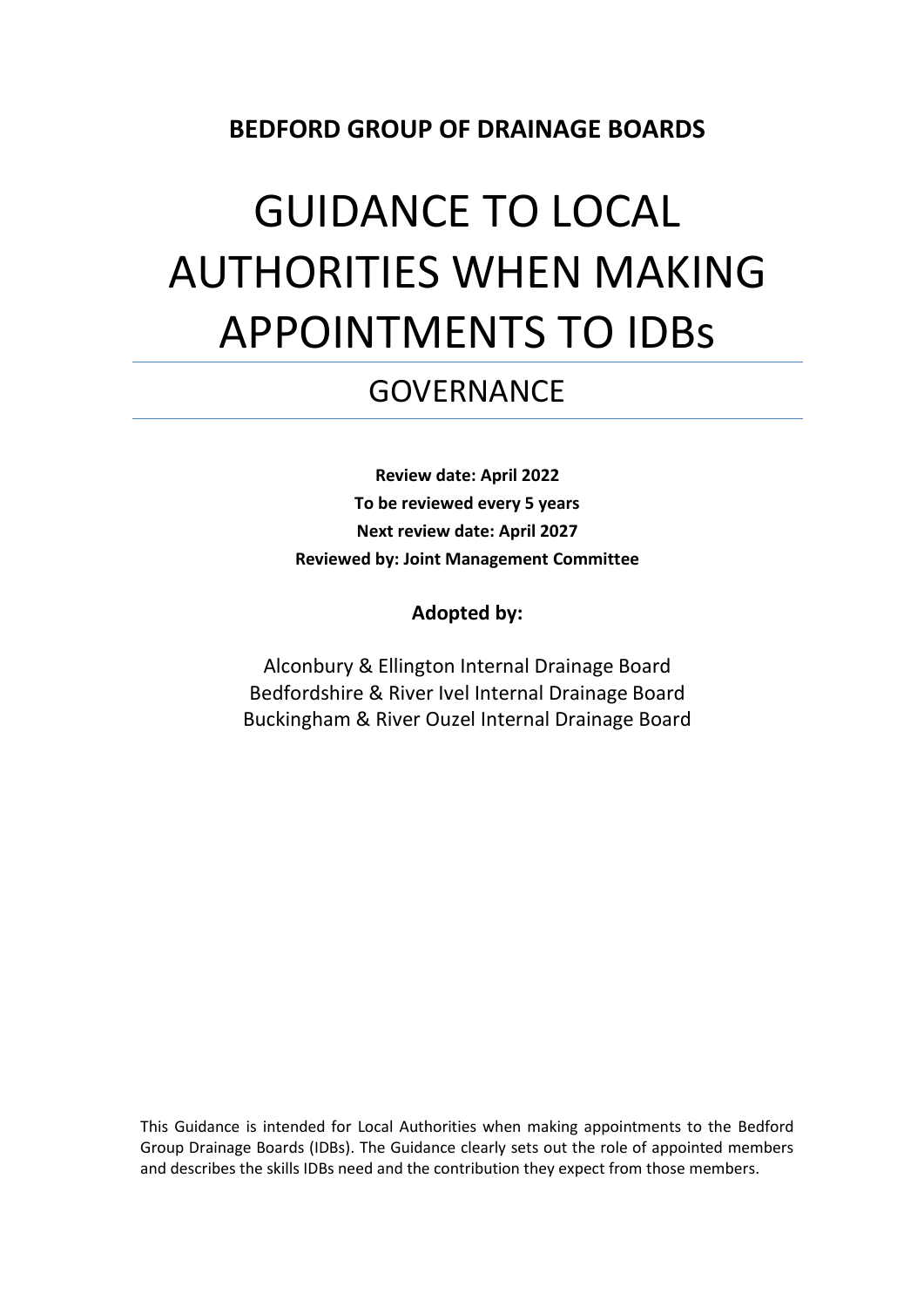

## **Contents**

| 4. WHAT DOES THE LEGISLATION SAY ABOUT APPOINTING MEMBERS?  4                   |
|---------------------------------------------------------------------------------|
| 5. HOW WILL THE BOARD INTERPRET THE LEGISLATION WHEN A COUNCIL SEEKS TO APPOINT |
|                                                                                 |
| 6. WHAT SHOULD THE PERSONAL ATTRIBUTES OF APPOINTED MEMBERS BE FOUNDED ON?  5   |
| 7. HOW WILL THE BOARD CONSIDER AN APPLICATION FROM THE COUNCIL TO APPOINT       |
|                                                                                 |
|                                                                                 |
| 9. WILL BOARD MEMBERS BE GIVEN APPROPRIATE TRAINING/INDUCTION TO PROPERLY       |
|                                                                                 |
| 10. HOW SHOULD BOARD MEMBERS HANDLE CONFIDENTIAL INFORMATION?  6                |
|                                                                                 |
|                                                                                 |
|                                                                                 |
| 14. CAN BOARD MEMBERS GET ACCESS TO INDEPENDENT PROFESSIONAL ADVICE, IF         |
|                                                                                 |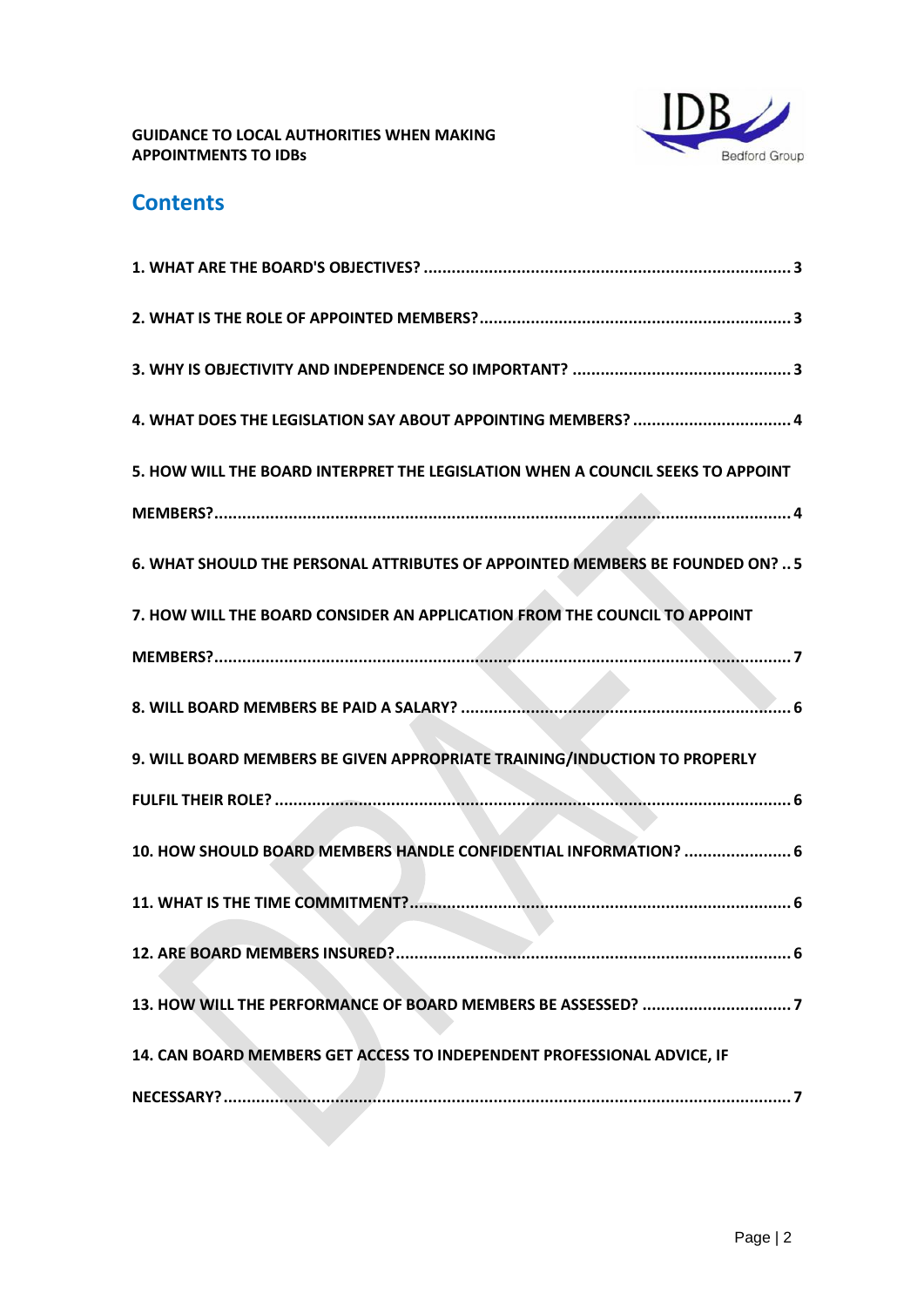

### **1. What are the Board's objectives?**

- 1.1. Reduce the risk to people, property, infrastructure and the natural environment by providing and maintaining technically, environmentally and economically sustainable flood and defences within our watershed catchment areas.
- 1.2. Become the local delivery partner of choice for all flood risk management services in our watershed catchment areas, by working closely with other Flood Risk Management Authorities, partners and stakeholders.
- 1.3. Enable and facilitate land use for residential, commercial, recreational and environmental purposes in our watershed catchment areas, by guiding and regulating activities that would otherwise increase flood risk.
- 1.4. Nurture, enhance and maintain the natural habitats and species which exist in and alongside watercourses and other flood risk management infrastructure in our watershed catchment areas.

### **2. What is the role of appointed members?**

- 2.1. Appointed members should constructively challenge and help develop proposals on strategy. They should scrutinise the performance of management in meeting agreed goals and objectives and monitor the reporting of performance. They should satisfy themselves on the integrity of financial information and that financial controls and systems of risk management are robust and defensible. They should keep their Council apprised of all IDB plans, decision making and discussion.
- 2.2. The role of appointed members has never been as important as it is today. With the implementation of the Flood and Water Management Act, Lead Local Flood Authorities are charged with taking the lead on all surface water drainage and water level management issues within their areas. IDBs and other Flood Risk Management Authorities will therefore need to work much more closely on a range of issues, and opportunities for collaborative working should be fully exploited to avoid unnecessary duplication of effort and increased cost to the Council taxpayer.

# **3. Why is objectivity and independence so important?**

3.1. Appointed members do not represent the Council – they represent the interests of the urban drainage ratepayer. As members of the Board they are duty bound to consider all proposals in the context of what is in the best interest of the Board, which may on occasion be different to what is in the best interest of their Council. All members must take decisions objectively in the interests of the Board.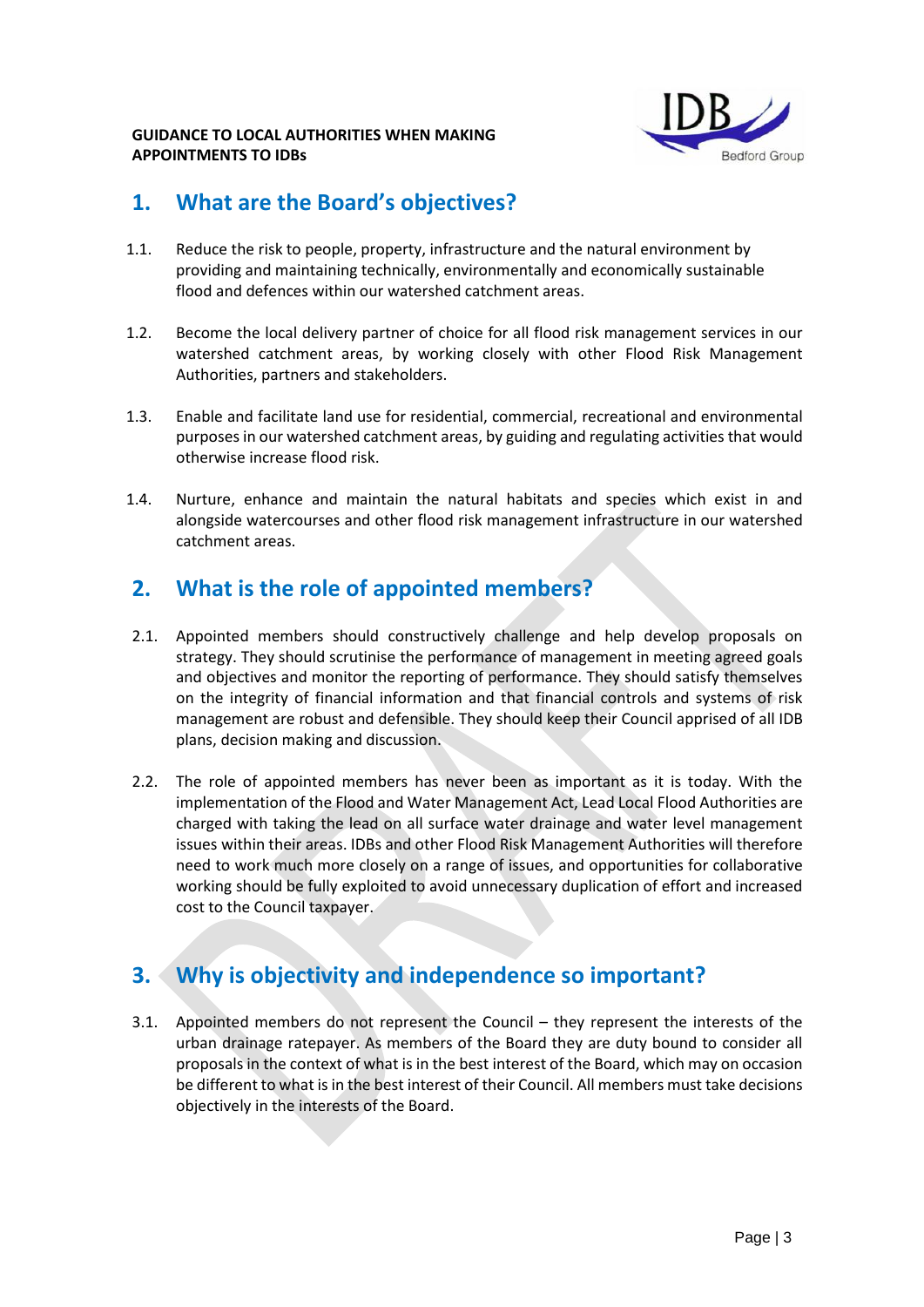

### **4. What does the legislation say about appointing members?**

- 4.1. The number of members that a Council is entitled to appoint will depend on the proportion of the Board's expenses that are raised from the charges levied on such a Council, subject to this number not exceeding by more than one the number of elected Board members. This number is reviewed by the Board every 3 years, in accordance with Schedule 1, Part 2, Section 6 of th[e Land Drainage Act 1991.](http://www.opsi.gov.uk/acts/acts1991/Ukpga_19910059_en_1.htm) A Council does not have an obligation to appoint members to serve on the Board. However, the Board actively encourages each constituent Council, as a key partner, to take up its full entitlement and make their appointments, subject to the following:
	- 4.1.1. A Council should not just appoint anyone to serve on the Board: they should appoint persons who know the area or have relevant knowledge/experience, and crucially have shown capacity in such matters. (Schedule 1, Part 2, Section 5, Sub Section 2 of the Land Drainage Act 1991). It is important to note that appointed members do NOT have to be Councillors.
	- 4.1.2. They must also not seek to appoint a person who is an un-discharged bankrupt or who has made a composition or arrangement with their creditors during the last 5 years. (Schedule 1, Part 3, Section 9, Sub Section 1 of the Land Drainage Act 1991).

### **5. How will the Board interpret the legislation when a Council seeks to appoint members?**

- 5.1. Each Council should provide the Board's Chief Executive with the names, addresses and telephone numbers of all those persons that it would like to appoint in writing (email addresses would also be helpful). The number of applicants must not exceed the Council's entitlement. Crucially such applicants should be able to satisfy at least one of the following conditions and the Council should state which of these qualifications is being claimed for every applicant, when applying:
	- 5.1.1. The applicant must have lived within the Internal Drainage District for a period of not less than 5 years in the last 10 years, as their permanent residence and be able to demonstrate considerable local knowledge of the Drainage District. Or
	- 5.1.2. The applicant must have worked in one or more of the following types of business for a period of not less than 5 years within the last 10 years: Flood Risk Management, Land Drainage, Water Level Management, Civil/Mechanical Engineering, Local Government, Land/Estate Management, Plant/Asset Management, Environmental Stewardship, Recycling, Health and Safety Management or Building/Construction. Or
	- 5.1.3. The applicant must have worked at a senior level as a qualified professional in any organisation for a period of not less than 5 years within the last 10 years: for example as a Civil/Mechanical Engineer, Legal Advisor, Accountant, Management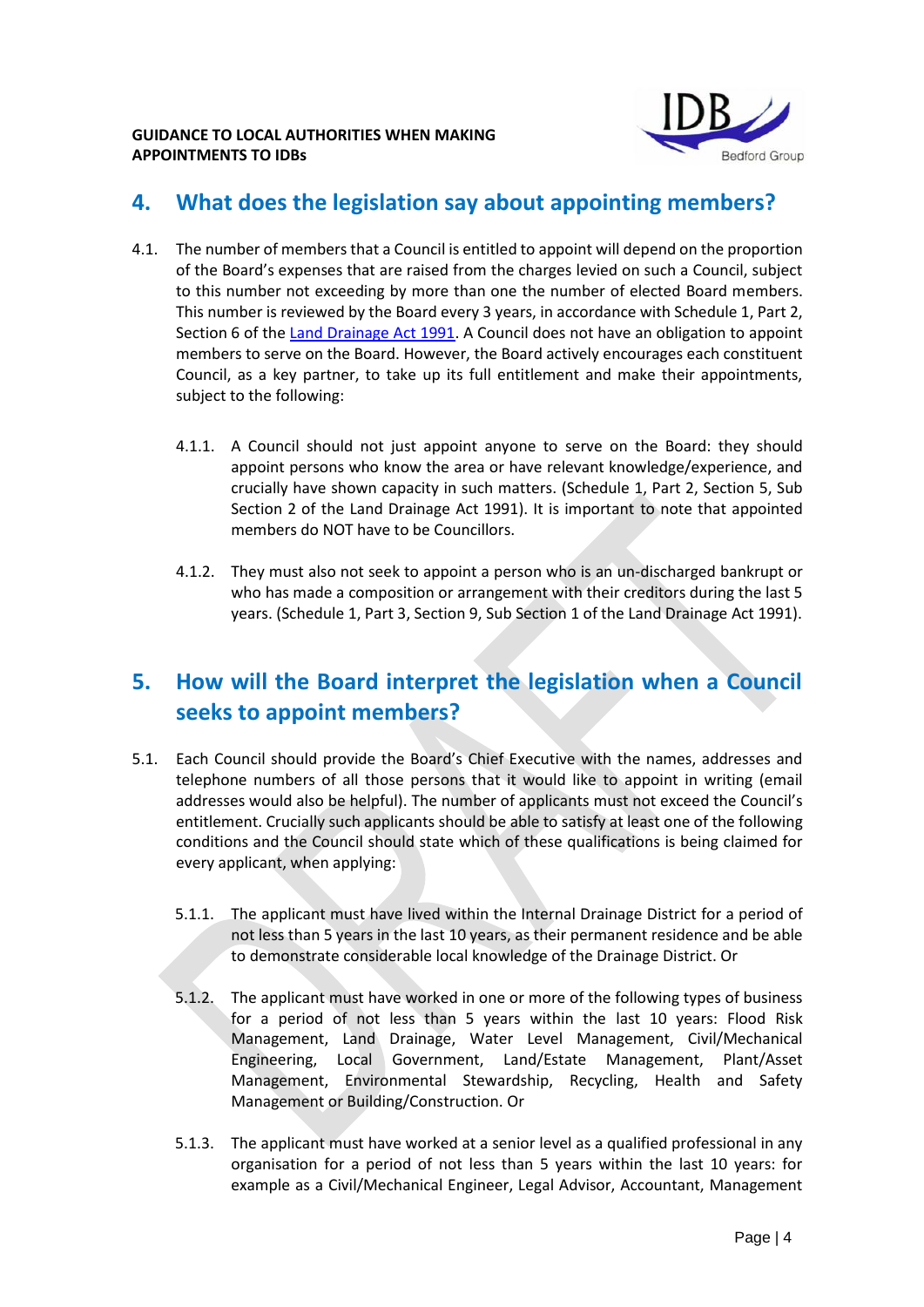

Consultant, Insurance Advisor, Investment Advisor, Planning Consultant, ICT Consultant or Marketing/PR/External Communications Consultant. Or

- 5.1.4. The applicant must have run their own business(es) successfully for a period of not less than 5 consecutive years within the last 10 years and be able to demonstrate that they possess key commercial skills, which will benefit the Board. Or
- 5.1.5. The applicant must have an in-depth knowledge of the Planning process and be able to demonstrate that they are capable of ensuring drainage issues are properly integrated into the process. Or
- 5.1.6. The applicant must possess proven personal qualities and be in a position of influence within their appointing authority that will assist the Board to fulfil its role.
- 5.2. Where a Council is entitled to appoint a relatively high number of members, it would be preferable for them to promote a mixture of individuals who can cover the full range of relevant knowledge and experience required (items 1 to 6 above). This is to ensure that the Board has access to all the skills needed to meet the expectations of its other partners and stakeholders.

### **6. What should the personal attributes of appointed members be founded on?**

- 6.1. They should be based on:
	- Integrity and high ethical standards
	- Sound judgement
	- The ability and willingness to challenge and probe
	- Strong interpersonal skills

# **7. How will the Board consider an application from the Council to appoint members?**

7.1. When seeking to make appointments to the Board a Council may be required by the Board to provide evidence that the applicant satisfies the legal requirements, as stated above. Otherwise the Board will approve all applications that satisfy these requirements, subject to the appointees' agreement to comply with the [Members Code of Conduct.](https://www.idbs.org.uk/wp-content/uploads/2022/06/members_code_of_conduct.pdf) All members are required to complete and submit a Declaration of Interests Form within 28 days of the Board receiving formal notification of the new member. The new member should also provide full contact details and a recent photograph for inclusion to the Board's website. It is important to note that the Board may ultimately decide not to accept the appointment of persons where the Council is unable to demonstrate that those persons comply with the legal requirements, or where they fail to submit the required information within a reasonable timeframe.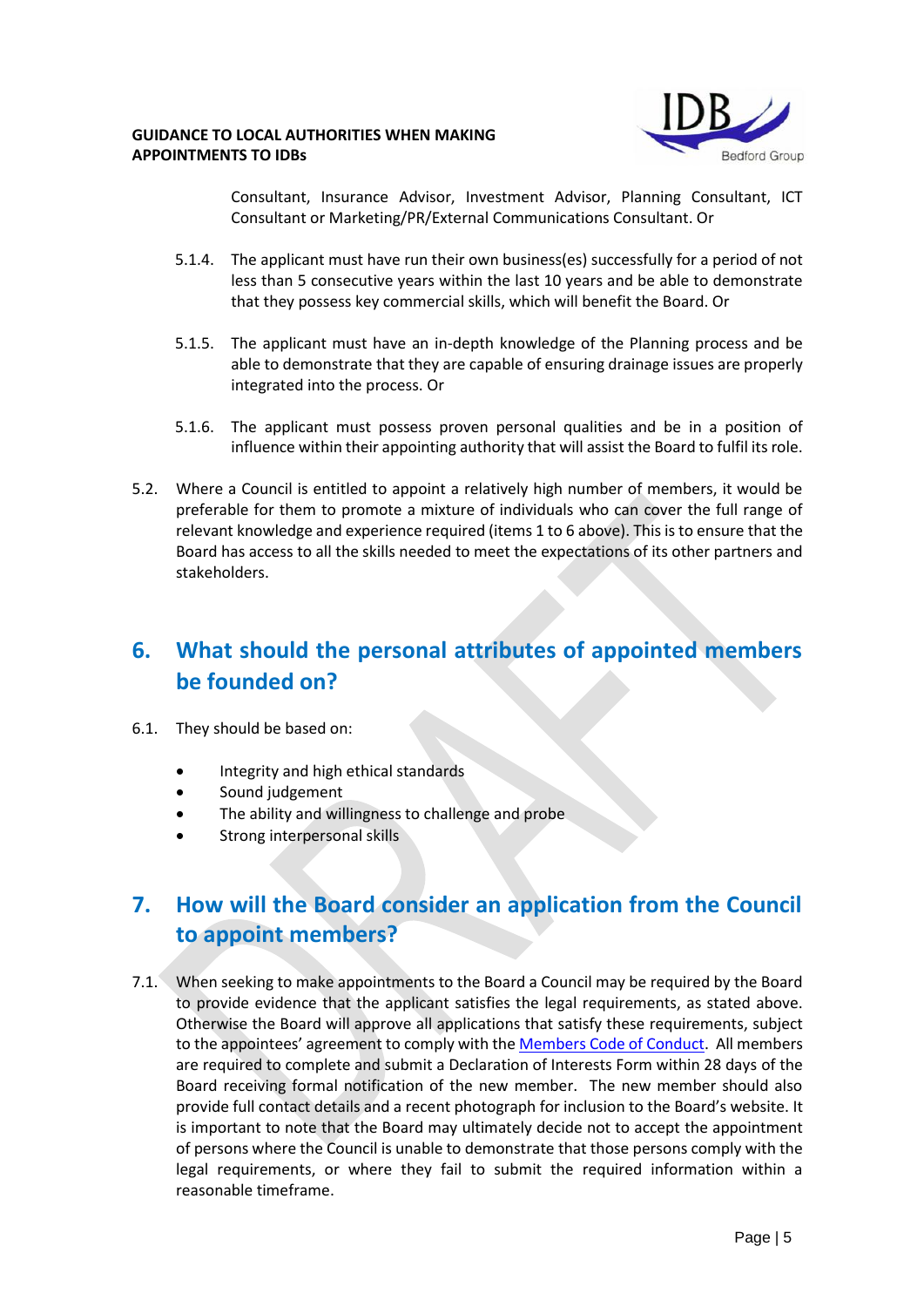

### **8. Will Board members be paid a salary?**

8.1. No: Board members are not employees. However, the Board does reimburse its members certain expenses they incur.

# **9. Will Board members be given appropriate training/induction to properly fulfil their role?**

9.1. Yes. Board members will be provided with the necessary training to properly fulfil their role. Soon after appointment, the Board will arrange to provide a comprehensive, formal, and tailored induction. We will also arrange for site visits and meetings with senior management and the Board's Internal Auditor, if requested. Members will also be encouraged to liaise with other members, officers, and partners between Board meetings to get a more detailed understanding of the issues.

### **10. How should Board members handle confidential information?**

10.1. All information acquired during an appointment is confidential to the Board and should not be released, either during the appointment or following termination to third parties (by whatever means), without prior clearance from the Chairman or the Chief Executive.

### **11. What is the time commitment?**

11.1. Overall, we anticipate a time commitment of 8 days a year after the induction phase. This will include attendance at Board meetings, the dates, times and venue for which are published on our [website,](https://www.idbs.org.uk/about-us/meeting-dates/) and training. In addition, members will be expected to devote appropriate preparation time ahead of each meeting. If a member is also asked to serve on one or more of the Board's committees this will be covered in a separate communication to them setting out the committee(s)'s terms of reference, time commitment and any specific responsibilities that may be involved etc.

### **12. Are Board members insured?**

12.1. Yes. Full details of the Board's Insurance policies can be found in the Induction information pack, which is made available to members on appointment. The pack can also be accessed from the Board's Chief Executive. Contact details are shown on the Group's [Organisation](https://www.idbs.org.uk/about-us/organisation/) page.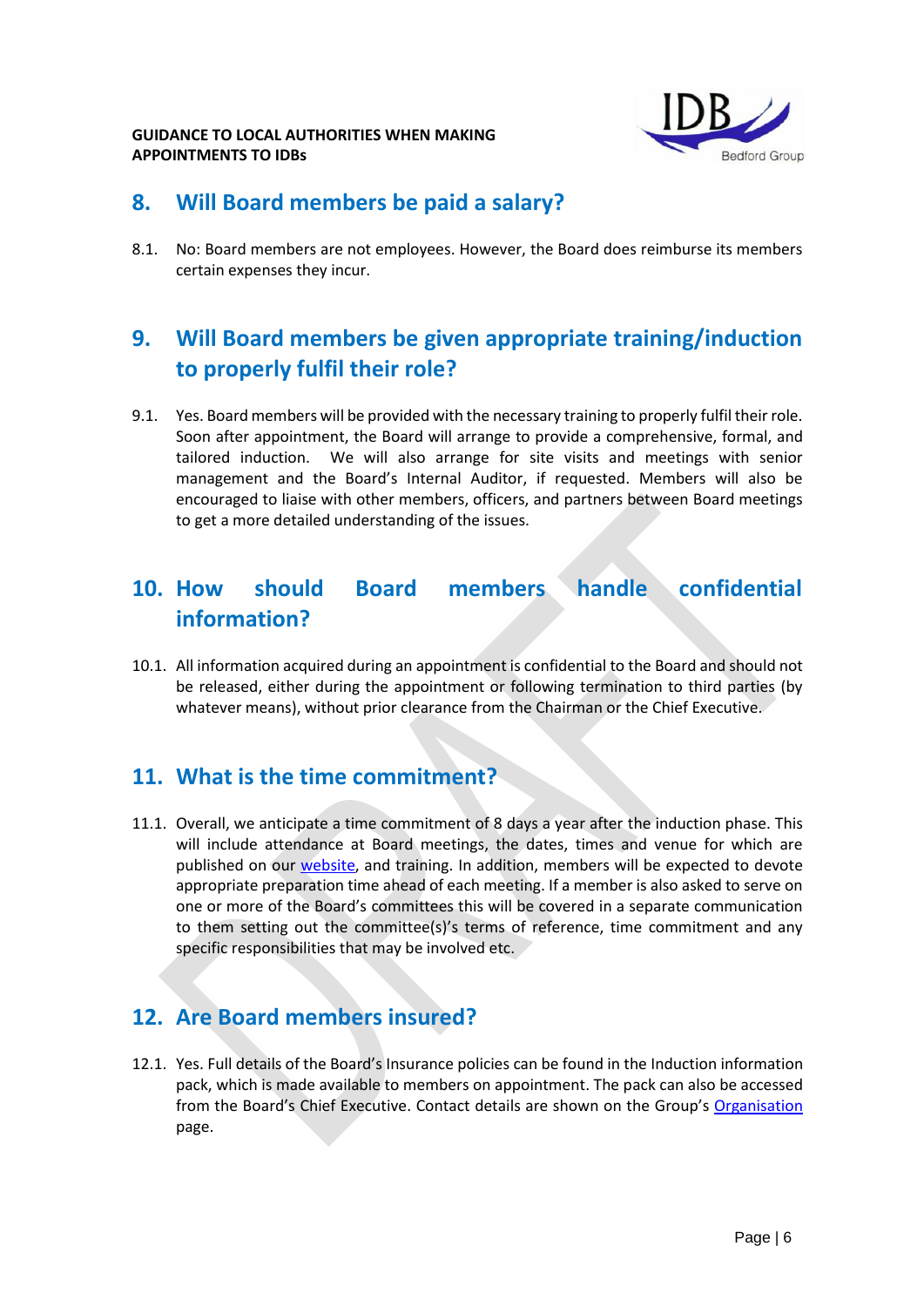

### **13. How will the performance of Board members be assessed?**

13.1. There is no statutory requirement for the performance of individual members, the Board, and its committees to be evaluated. However, it is good practice to do so and this is something the Board does periodically. Members should also attend as many Board meetings as possible and actively contribute to the decision-making process at these meetings. The attendance register and minutes of the Board meetings are published on our website.

# **14. Can Board members get access to independent professional advice, if necessary?**

14.1. Yes. Occasions may arise when an appointee considers that they need independent professional advice in the furtherance of their duties as a member of the Board. Any current member may obtain such independent advice at the Board's expense if the Board so determines by resolution. All such resolutions will be recorded in the Board's minutes, which will be published on the Board's website.